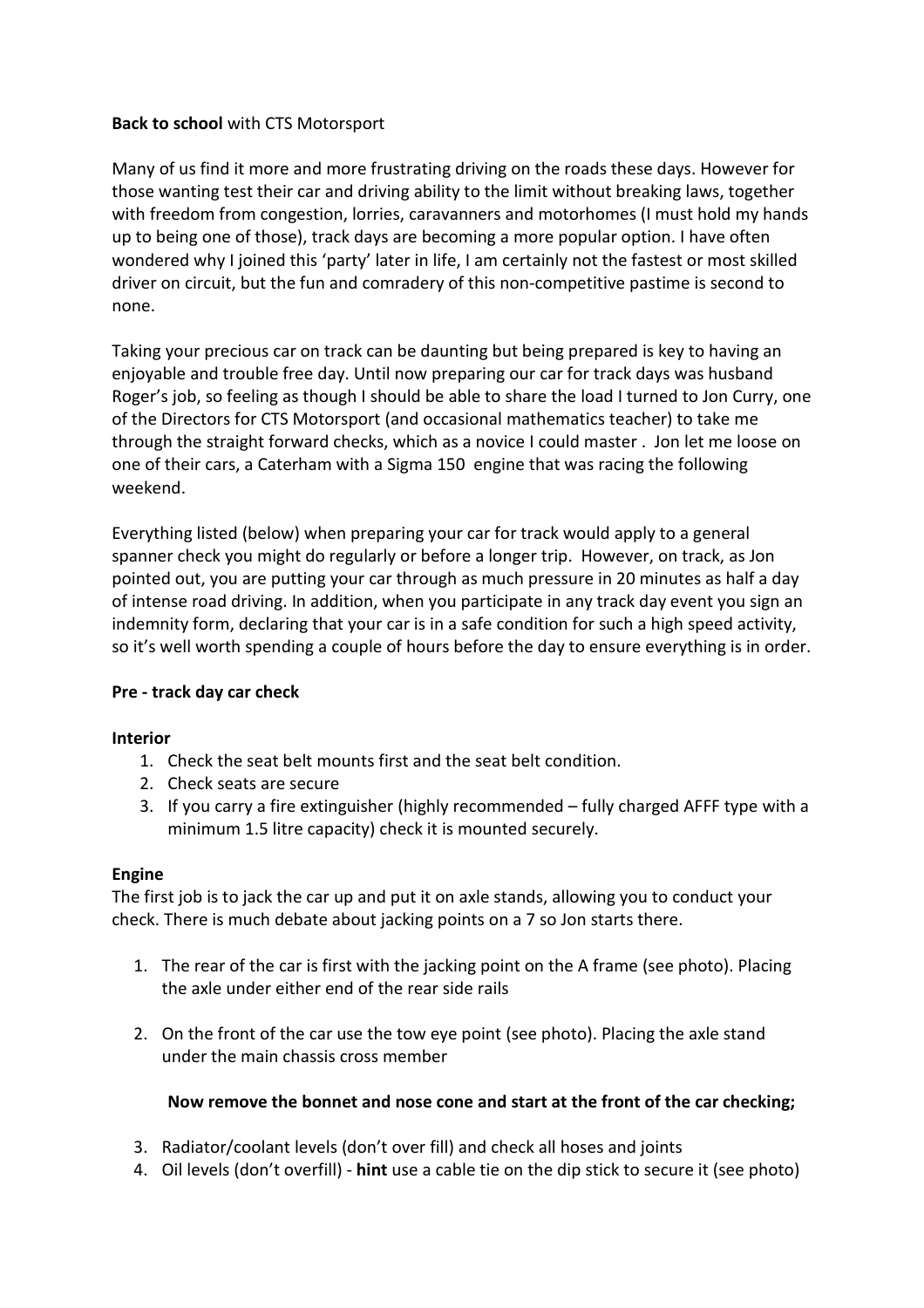- 5. Alternator belt for condition **hint** if you land in the gravel, when you come off circuit check to ensure stones haven't got caught in the belt.
- 6. Brake fluid levels
- 7. Clutch fluid levels
- 8. Throttle cable condition **hint** it's worth carrying a spare
- 9. Pedal Box check for leaks in the master cylinder
- 10. Check the oil filler cap and the condition **hint** if there is a mayonnaise looking substance this could indict a head gasket problem
- 11. Battery make sure it is securely mounted and terminals are covered by an insulating material
- 12. Wiring for condition, look for potential chafing points and short circuits
- 13. Take top cover off to check ignition wiring to the coil packs
- 14. General check of all hoses and pipes for condition and connections
- 15. Nuts and bolts starting at the front work backwards checking all the nuts and bolts are tightened pay attention to the top and bottom wishbones. Include roll over bar/cage fixings. **Hint** when tight, mark the nuts and bolts with paint for a quick visual check for any loosening.

# **Remove wheels and check;**

- 16. Tyres for wear removing the wheels allows you to inspect the inside wall
- 17. Check suspension for condition and operation look for play in joints, linkages and bushes (especially live axle cars )
- 18. De dion tube welds for condition (see photo)
- 19. Radial arms
- 20. Brakes brake pad material should have at least a third of its original thickness remaining (see photo). If you do replace the brake pads, then make sure they are bedded in **before** the track day.
- 21. Check brake discs for wear.

# **External check**

- 22. Windscreen wipers (unless you drive with an aero screen)
- 23. Lights indicators and brake lights
- 24. Towing eye you can also indicate this with an arrow to help the marshals
- 25. Body work generally ensuring there are no loose bits that might fall off
- 26. Check that when you sit in the car with a helmet on your head is below the roll bar

# **Before the day**

- 1. Driving Licence. Remember your driving licence and check it's valid!
- 2. Clothing. You will need appropriate clothing that covers up your arms and legs preferably natural fibres as you will: A) get hot and B) in the rare case of a fire will not melt onto your skin. Also ensure you have sensible footwear, thinsoled, flat shoes/trainers tend to work best for maximum pedal control. This also helps as the pedals can be quite close together.
- 3. Fuel. Ensure you arrive at the circuit with at least  $\frac{1}{4}$  tank but less than  $\frac{1}{4}$ . You might also want to bring fuel with you in a suitable container (most track day venues will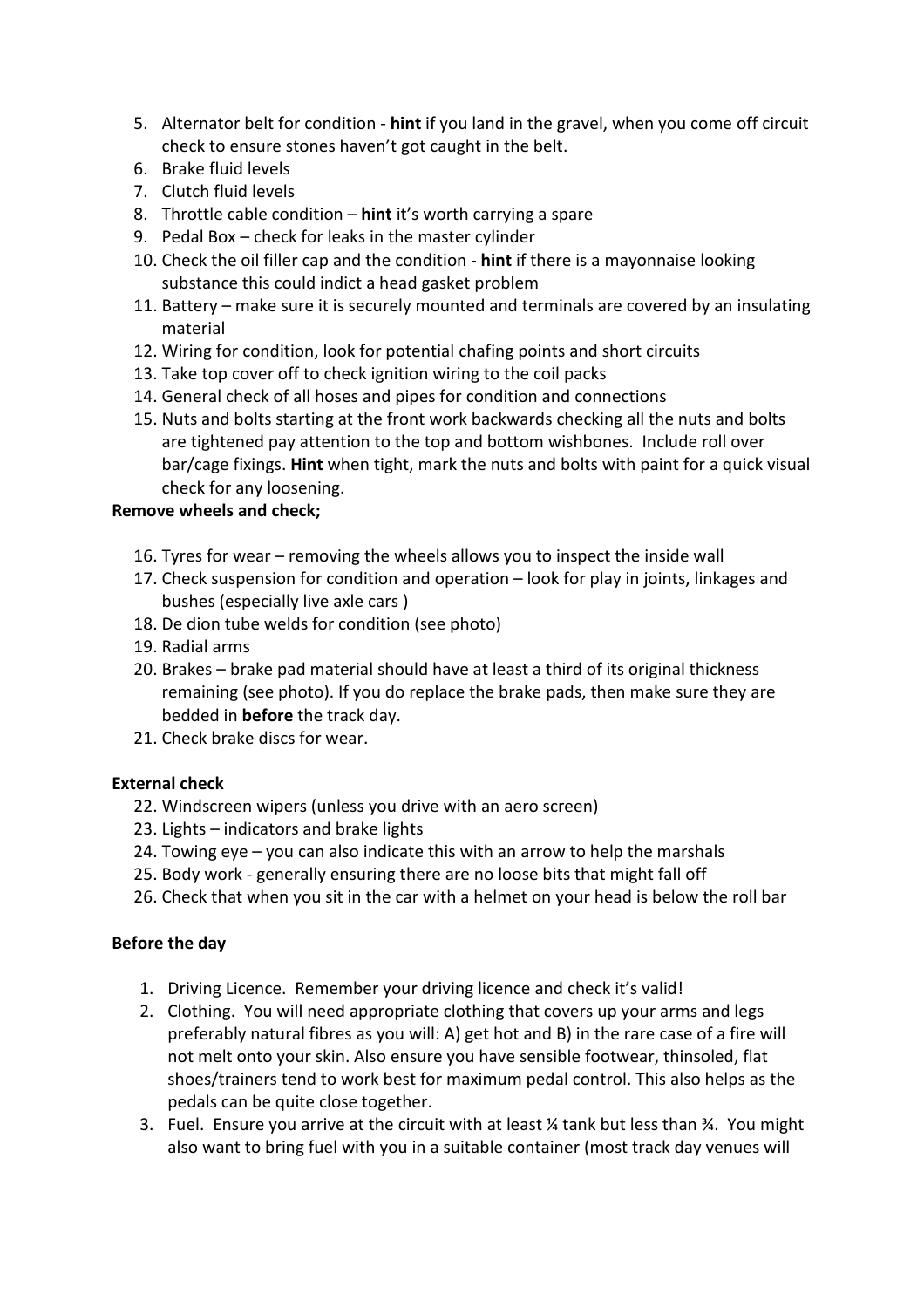have fuel for sale, which can be rather pricey, whereas others don't have it available, so it's worth checking)

- 4. Helmet. You will need to wear a full face helmet in an open top car. Some track day providers will hire these. You might want to invest in a balaclava as it can get quite hot and sweaty (say no more)
- 5. Gloves. A good pair of driving gloves will not just protect your hands but give you a better grip of the wheel
- 6. If you have two drivers then you may want to consider using a seat insert to save adjusting the seat for each driver.
- 7. If you are driving to the circuit rather than towing your car you might pack a camping chair and tarpaulin/bag to store your possessions in while you are on circuit
- 8. Tool kit a basic tool kit with basic spares is useful. There is no requirement and you will find other track day users really helpful if you have a problem. For a basic tool kit – a set of spanners, socket set, torque wrench, tyre gauge, compressor/tyre gauge, tank tape (gaffer tape), tie wraps, jubilee clips, brake fluid, oil and water. Carrying an assortment of nuts and bolts will bring you new friends in the paddock.

# **On the day**

When you get to the circuit

- 1. Remove all loose items from the cockpit and boot having that pack of polo mints rolling around your feet is not a good idea!
- 2. If you are on circuit without a passenger, then buckle up the passenger seat belts to stop them flying around.
- 3. Check the wheel nut torque
- 4. Check tyre pressures (remember these will change as they get hot, so will need adjusting throughout the day)
- 5. Remove any wheel trims/centre caps
- 6. Check the fuel filler cap is secure
- 7. Check the bonnet is clipped down correctly
- 8. If you use side screens then make sure these are secure.

Fastening your seat belt

1. Make sure you and your passenger are strapped in securely with a fixed harness belt. Tighten the waist/hip belt first and then the shoulder straps as tight as you can. The centre of the harness should sit just below your stomach when completely tightened, NOT on your rib cage. **Hint** don't tighten the shoulder straps before your switch on the engine – you will not reach!!

# **During the day**

When you return to the paddock after a session

- 1. Leave the car in gear DO NOT put the handbrake on
- 2. Do a quick visual check
- 3. Let the car cool down
- 4. Check tyre pressures and wheel nut torque regularly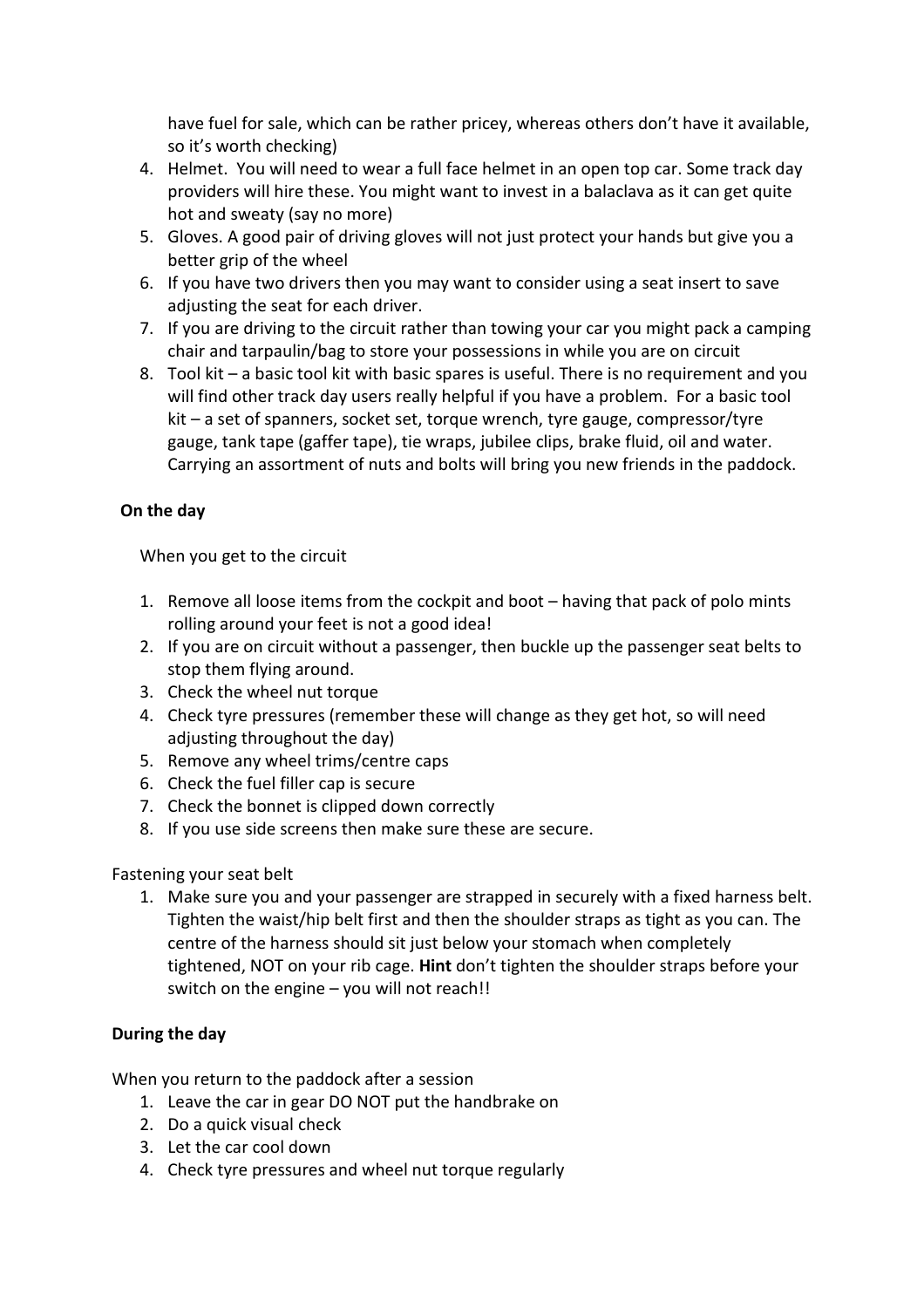#### **Your maintenance**

The car is now ready to go, what about you?

- 1. Listen carefully to the safety briefing by the track day organisers, they know the circuit. If there is anything you are unsure about – ask. They want you to have an enjoyable and safe time.
- 2. Remember to refuel yourself drink water, even if it isn't a hot day– you will get dehydrated and your concentration then wavers
- 3. Circuits often provide great food but eating little and often is better than that steak and ale pie, with treacle pudding and custard, however tempting it might be!
- 4. Stop when you are tired. Don't be tempted to do that last run.

### **Track Day Organisers**

#### **LOTUS AND SEVEN SPECIALISTS**

#### **CTS Motorsport**

www.ctsmotorsport.com Hire 7's for track days and race meetings. Based in Lincolnshire UK.

#### **Lotus on track**

This is a track day club run by Lotus enthusiasts for lotus enthusiasts with events all over Europe

[www.lotus-on-track.com.](http://www.lotus-on-track.com/)

#### **Sevens only track Club UK**

A face book group of track day enthusiasts who run track days in association with other organisations <https://www.facebook.com/groups/sevensonlytrackclubuk>

### **OTHERS**

**Circuit days**  Track days in UK and mainland Europe and some imaginative road tours. [www.circuit-days.co.uk.](http://www.circuit-days.co.uk/)

**EasyTrack** UK track days across the year [www.easytrack.co.uk](http://www.easytrack.co.uk/)